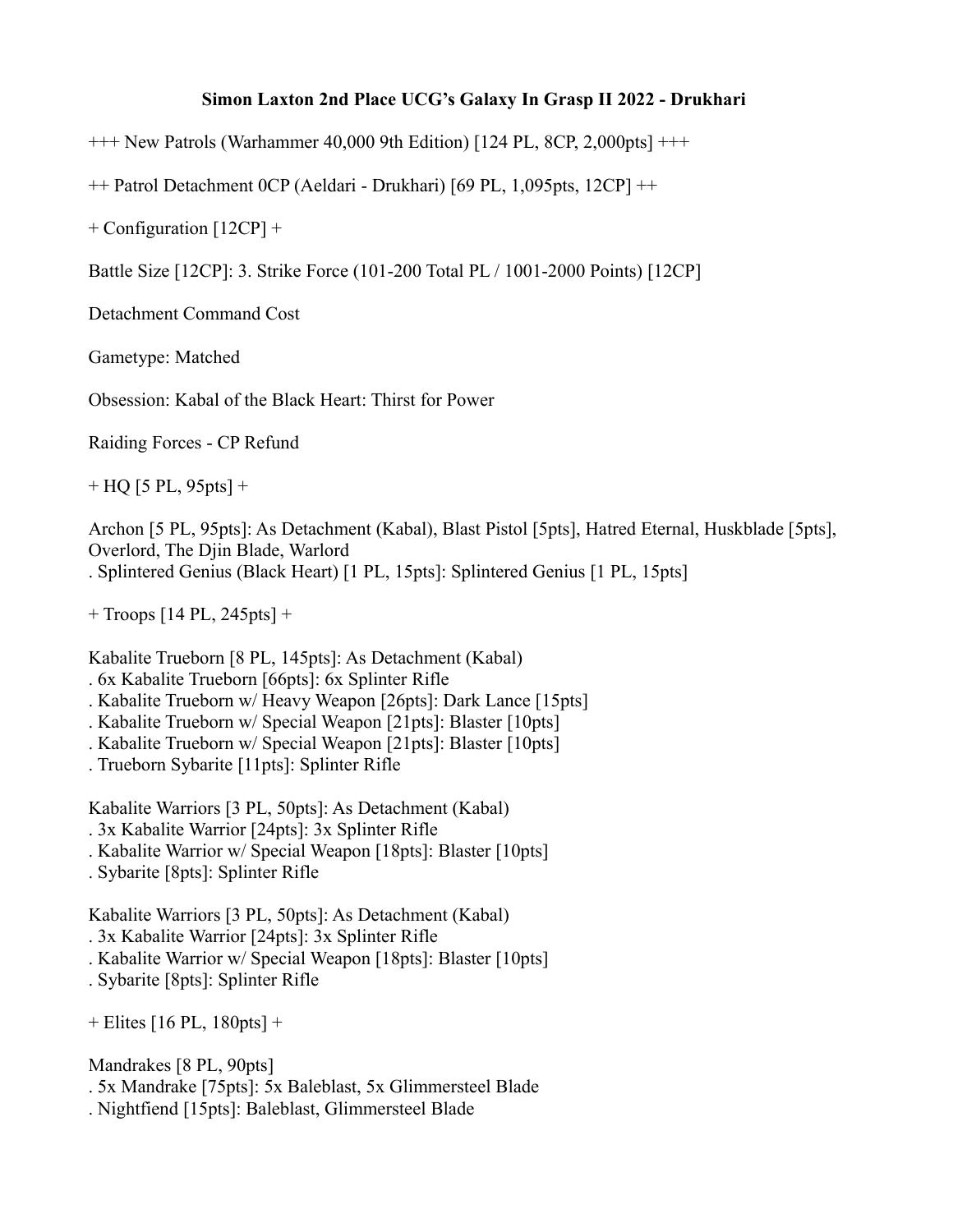Mandrakes [8 PL, 90pts]

. 5x Mandrake [75pts]: 5x Baleblast, 5x Glimmersteel Blade

. Nightfiend [15pts]: Baleblast, Glimmersteel Blade

+ Heavy Support [16 PL, 260pts] +

Ravager [8 PL, 130pts]: As Detachment (Kabal), Bladevanes, 3x Dark Lance

Ravager [8 PL, 130pts]: As Detachment (Kabal), Bladevanes, 3x Dark Lance

+ Dedicated Transport [18 PL, 315pts] +

Raider [6 PL, 105pts]: As Detachment, Bladevanes, Dark Lance [10pts]

Raider [6 PL, 105pts]: As Detachment, Bladevanes, Dark Lance [10pts]

Raider [6 PL, 105pts]: As Detachment, Bladevanes, Dark Lance [10pts]

++ Patrol Detachment 0CP (Aeldari - Drukhari) [21 PL, 330pts, -3CP] ++

+ Configuration +

Detachment Command Cost

Obsession: Kabal of the Black Heart: Thirst for Power

Raiding Forces - CP Refund

+ Stratagems [-2CP] +

Stratagem: Prizes from the Dark City [-1CP]: Additional Relics [-1CP]

Stratagem: Prizes from the Dark City [-1CP]: Additional Relics [-1CP]

+ HQ [4 PL, 70pts, -1CP] +

Archon [4 PL, 70pts, -1CP]: Ancient Evil, As Detachment (Kabal), Overlord, Splinter Pistol, Stratagem: Tolerated Ambition [-1CP], The Animus Vitae, Venom Blade

+ Troops [9 PL, 130pts] +

Wracks [3 PL, 45pts]: As Detachment (Coven) . Acothyst [13pts]: Electrocorrosive Whip [5pts] . 4x Wracks [32pts]: 4x Wrack Blade

Wracks [3 PL, 45pts]: As Detachment (Coven) . Acothyst [13pts]: Electrocorrosive Whip [5pts] . 4x Wracks [32pts]: 4x Wrack Blade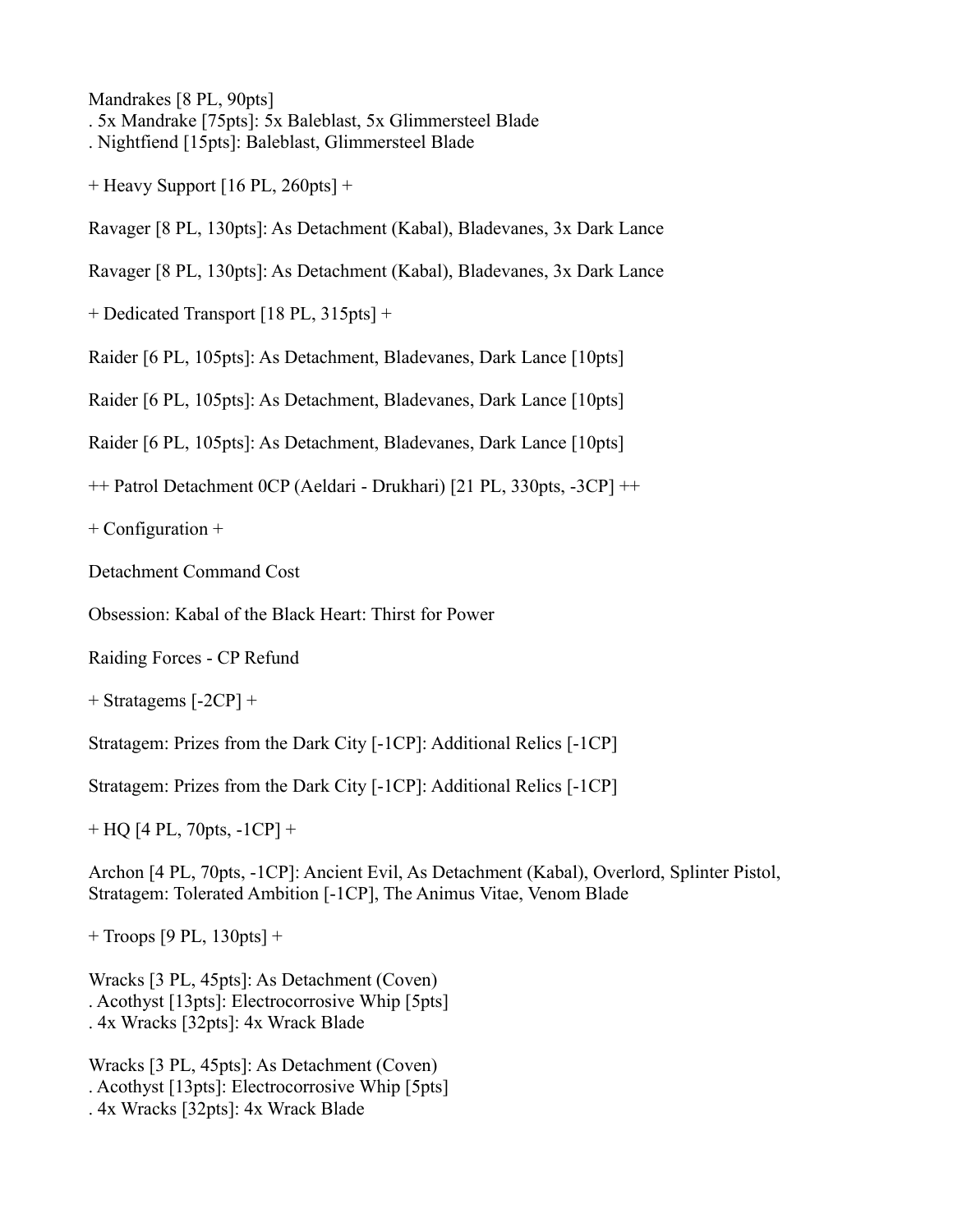Wracks [3 PL, 40pts]: As Detachment (Coven) . Acothyst [8pts]: Wrack Blade . 4x Wracks [32pts]: 4x Wrack Blade

+ Heavy Support [8 PL, 130pts] +

Ravager [8 PL, 130pts]: As Detachment (Kabal), Bladevanes, 3x Dark Lance

++ Patrol Detachment 0CP (Aeldari - Drukhari) [34 PL, 575pts, -1CP] ++

+ Configuration +

Detachment Command Cost

Obsession . \*Custom Coven\*: Artists of the Flesh (All-Consuming)

Raiding Forces - CP Refund

 $+$  HQ [5 PL, 90pts,  $-1CP$ ] +

Haemonculus [5 PL, 90pts, -1CP]: As Detachment (Coven), Haemonculus Tools, Ichor Injector, Master Regenerist, Poisoner's Ampule, Scissorhand, Stinger Pistol, Stratagem: Tolerated Ambition [-1CP] . Alchemical Maestro (Custom) [1 PL, 20pts]: Alchemical Maestro [1 PL, 20pts]

+ Troops [9 PL, 135pts] +

Wracks [3 PL, 45pts]: As Detachment (Coven) . Acothyst [13pts]: Electrocorrosive Whip [5pts] . 4x Wracks [32pts]: 4x Wrack Blade

Wracks [3 PL, 45pts]: As Detachment (Coven) . Acothyst [13pts]: Electrocorrosive Whip [5pts] . 4x Wracks [32pts]: 4x Wrack Blade

Wracks [3 PL, 45pts]: As Detachment (Coven) . Acothyst [13pts]: Electrocorrosive Whip [5pts] . 4x Wracks [32pts]: 4x Wrack Blade

+ Elites [20 PL, 350pts] +

Grotesques [10 PL, 175pts]: As Detachment (Coven)

. Grotesque w/ Monstrous Cleaver [35pts]: Flesh Gauntlet, Monstrous Cleaver

. Grotesque w/ Monstrous Cleaver [35pts]: Flesh Gauntlet, Monstrous Cleaver

. Grotesque w/ Monstrous Cleaver [35pts]: Flesh Gauntlet, Monstrous Cleaver

. Grotesque w/ Monstrous Cleaver [35pts]: Flesh Gauntlet, Monstrous Cleaver

. Grotesque w/ Monstrous Cleaver [35pts]: Flesh Gauntlet, Monstrous Cleaver

Grotesques [10 PL, 175pts]: As Detachment (Coven)